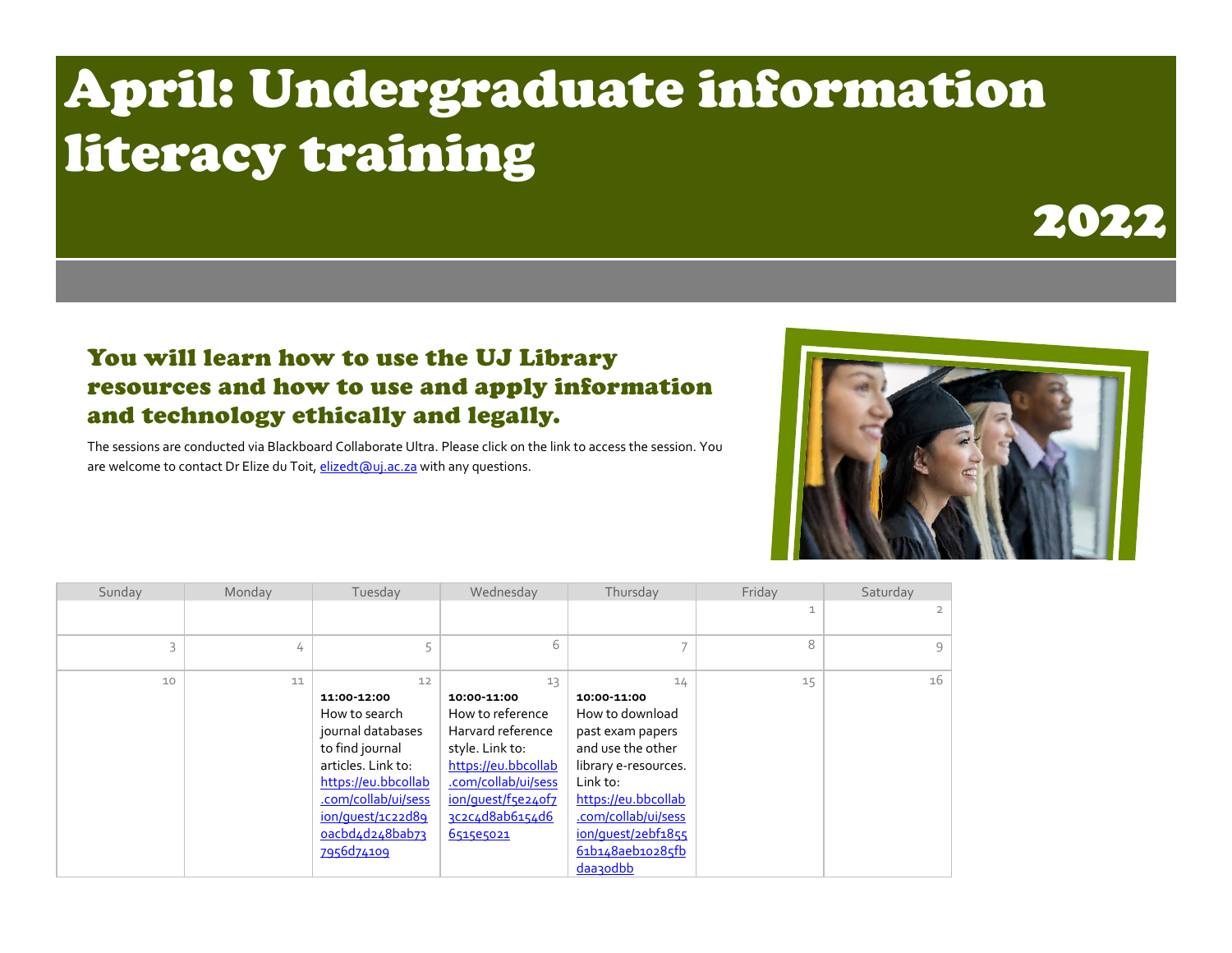|          | 14:00-15:00<br>How to avoid<br>plagiarism. Link to<br>session:<br>https://eu.bbcollab<br>.com/collab/ui/sess<br>ion/quest/8202698<br>00a434d4abe51b8<br>5CC935040d                                                                                                                                                                                                                     | 13:00-14:00<br>How to reference<br>APA reference<br>style. Link to:<br>https://eu.bbcollab<br>.com/collab/ui/sess<br>ion/quest/a191dea<br>23a144foaa71a9ec<br>2ee4d2bc9                                                                                                                                                                                         |                                                                                                                                                                                   |    |    |
|----------|----------------------------------------------------------------------------------------------------------------------------------------------------------------------------------------------------------------------------------------------------------------------------------------------------------------------------------------------------------------------------------------|-----------------------------------------------------------------------------------------------------------------------------------------------------------------------------------------------------------------------------------------------------------------------------------------------------------------------------------------------------------------|-----------------------------------------------------------------------------------------------------------------------------------------------------------------------------------|----|----|
| 18<br>17 | 19<br>10:00-11:00<br>How to use the<br>library catalogue<br>and download e-<br>books: Link to:<br>https://eu.bbcollab<br>.com/collab/ui/sess<br>ion/quest/27b9f1df<br>03Ca4156817334ae<br>eb9469e2<br>14:00-15:00<br>How to use<br>UJoogle to search<br>for resources. Link<br>to:<br>https://eu.bbcollab<br>.com/collab/ui/sess<br>ion/quest/o7a68e1<br>c849f4c3e9ff0295c<br>e34b9898 | 20<br>11:00-12:00<br>How to search<br>journal databases<br>to find journal<br>articles. Link to:<br>https://eu.bbcollab<br>.com/collab/ui/sess<br>ion/quest/5ec421fc<br>25284230a0c3e48<br>db783a1fe<br>14:00-15:00<br>How to avoid<br>plagiarism. Link to:<br>https://eu.bbcollab<br>.com/collab/ui/sess<br>ion/quest/ba3ca11<br>02db34587bfec27e<br>aaofdcesf | 21<br>14:00-15:00<br>How to reference<br>Harvard reference<br>style. Link to:<br>https://eu.bbcollab<br>.com/collab/ui/sess<br>ion/quest/f28e7b3b<br>51234cd5a9897164<br>dfdccdse | 22 | 23 |
| 24<br>25 | 26<br>11:00-12:00<br>How to reference<br>APA reference<br>style. Link to:<br>https://eu.bbcollab<br>.com/quest/551baf<br>a7fe694c588214d4<br>51254C4718<br>14:00-15:00<br>How to use the<br>library catalogue<br>and download e-<br>books. Link to:<br>https://eu.bbcollab                                                                                                             | 27                                                                                                                                                                                                                                                                                                                                                              | 28                                                                                                                                                                                | 29 | 30 |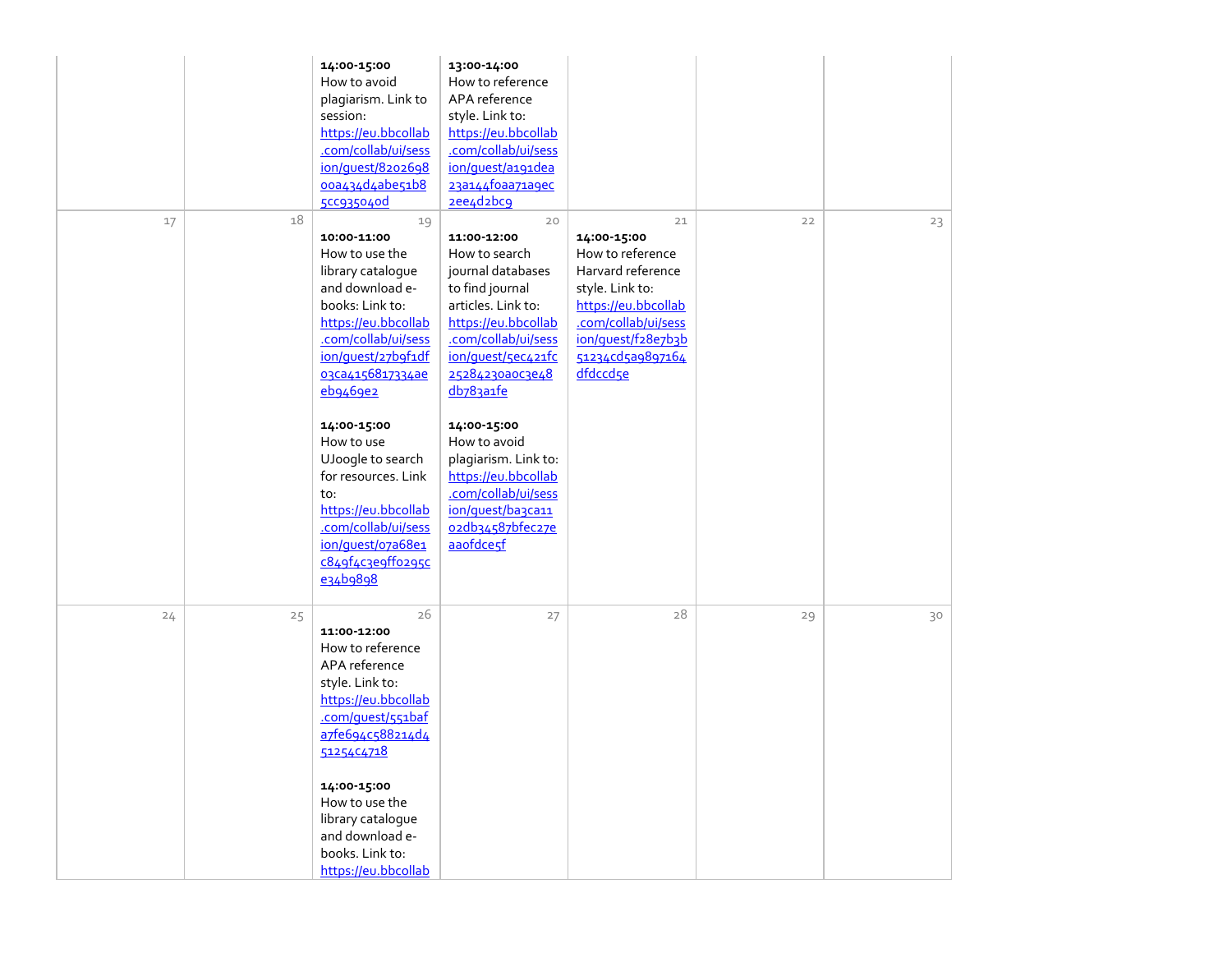

## May: Undergraduate information literacy training



## You will learn how to use the UJ Library resources and how to use and apply information and technology ethically and legally.

The sessions are conducted via Blackboard Collaborate Ultra. Please click on the link to access the session. You are welcome to contact Dr Elize du Toit[, elizedt@uj.ac.za](mailto:elizedt@uj.ac.za) with any questions.



| Sunday | Monday       | Tuesday                                                                                                          | Wednesday                                                                                                                                      | Thursday                                                                                                               | Friday | Saturday |
|--------|--------------|------------------------------------------------------------------------------------------------------------------|------------------------------------------------------------------------------------------------------------------------------------------------|------------------------------------------------------------------------------------------------------------------------|--------|----------|
|        |              |                                                                                                                  |                                                                                                                                                |                                                                                                                        |        |          |
|        | $\mathsf{Q}$ | 10                                                                                                               | 11                                                                                                                                             | 12                                                                                                                     | 13     | 14       |
|        |              | 10:00-11:00<br>How to referenced<br>APA reference<br>style. Link to:<br>https://eu.bbcollab<br>.com/quest/bf2405 | 11:00-12:00<br>How to find exam<br>papers and use the<br>other library e-<br>resources. Link to:<br>https://eu.bbcollab<br>.com/collab/ui/sess | 10:00-11:00<br>How to avoid<br>plagiarism. Link to:<br>https://eu.bbcollab<br>.com/collab/ui/sess<br>ion/quest/ba3ca11 |        |          |